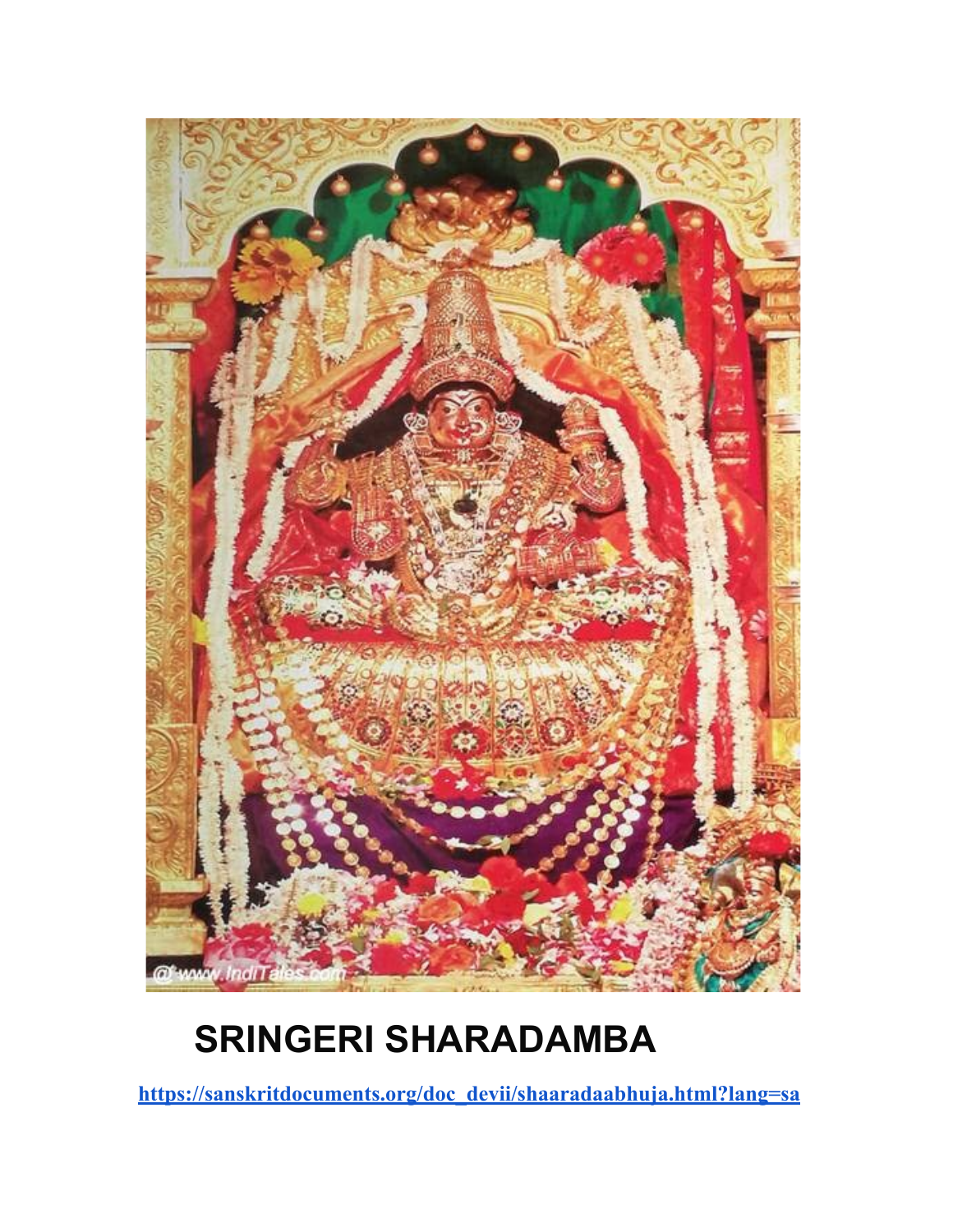Śrī Adi Śankaracharya's Śāradābhujaṅgaprayātāşṭakam **सुवोजकुां सुधापूणकुां सादावलां पुावलाम् । सदाेदुिबां सदानोिबां भजे शारदाां अजं मदाम् ॥ १ ॥**

**suvakṣoja - kumbhāṃ sudhā pūrṇakumbhāṃ** 

**prasādāvalambāṃ prapuṇyāvalambām ;** 

**sadāsyendubimbāṃ sadānoṣṭhabimbāṃ** 

**bhaje śāradāmbām ajasraṃ madambām . 1 .** 

**ஸவோஜ - ம்பா⁴ம்' ஸதா⁴ரண் - ம்பா⁴ம்'**

**ப்ரஸாதா³வலம்பா³ம்' ப்ரண் யாவலம்பா³ம் .**

**ஸதா³ஸ் ேயந்³ - ³ம்பா³ம்' ஸதா³ேனாஷ்ட²³ம்பா³ம்'**

**ப⁴ேஜ ஶாரதா³ம்பா³ம் அஜஸ் ரம் மத³ம்பா³ம் .. 1..**

**I worship constantly my mother Śāradāmbā . She has the pitcher like breast. She has a pitcher filled with ambrosia. She has gracious disposition. She confers excessive merits. She has a moon like face. She has the lips which confers boons.**

**कटाे दयाा करे ानमुां कलािभिविनां कलापै ः सुभाम् । पुरी ंिविनां पुरुभां भजे शारदाां अजं मदाम् ॥ २ ॥**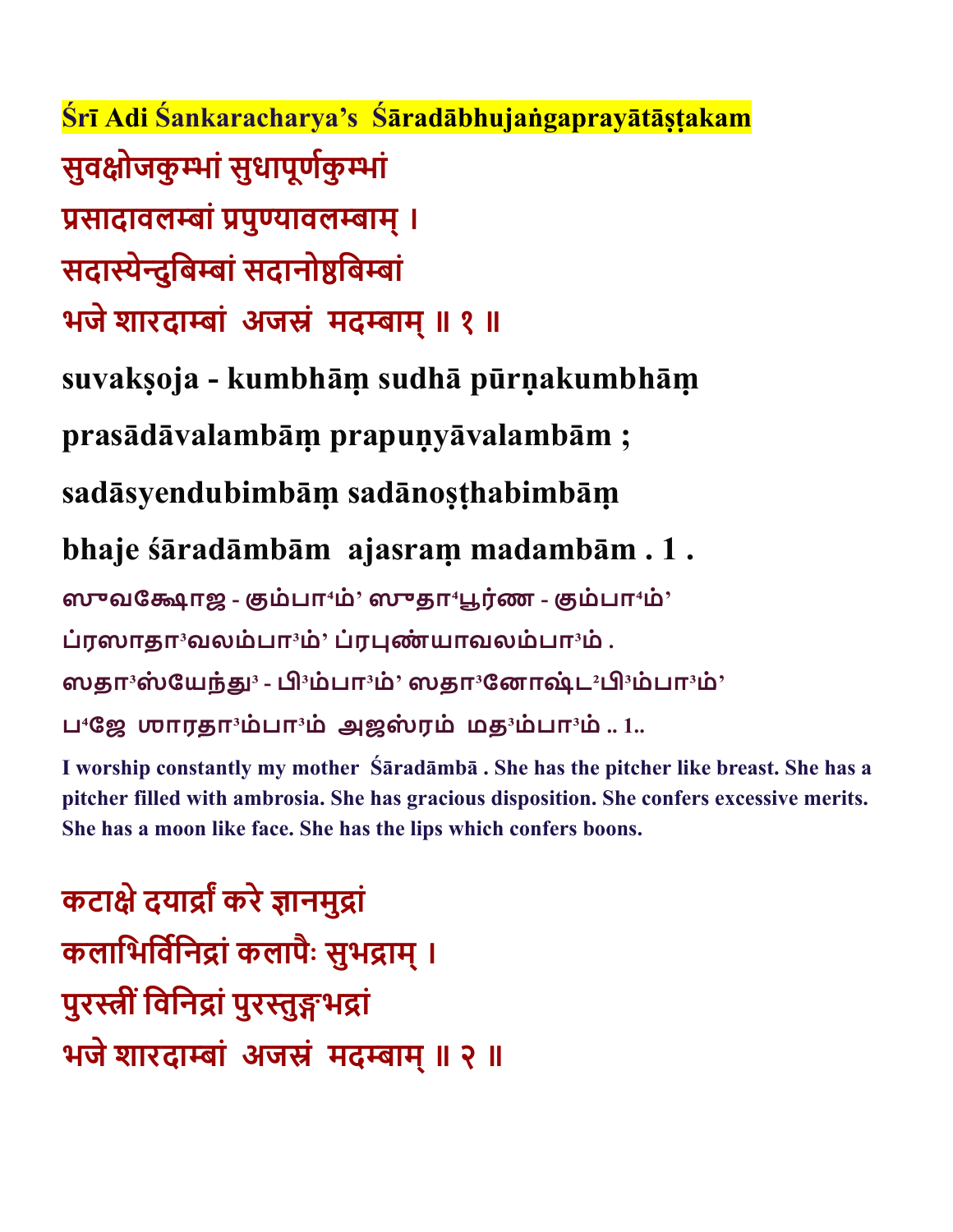## **kaṭākṣe dayārdrāṃ kare jñānamudrāṃ**

**kalābhirvinidrāṃ kalāpaiḥ subhadrām ;** 

**purastrīṃ vinidrāṃ purastuṅgabhadrāṃ** 

## **bhaje śāradāmbāmajasraṃ madambām . 2 .**

**கடாே த³யாரத் ்³ராம் கேர ஜ்ஞான - த்³ராம்' கலா⁴ர்- நித்³ராம் கலாைப꞉ ஸப⁴த்³ராம் . ரஸ் த்ரமீ ் நித்³ராம் ரஸ் - ங்க³ப⁴த்³ராம்'**  $\mathbf{L} \cdot \mathbf{G} = \mathbf{G} \cdot \mathbf{D} \cdot \mathbf{D}$ 

**I pray constantly to Goddess Śāradāmbā, my mother. Her side glances are moist with compassion. She shows the gesture of knowledge by her hand. She has the efforscence of different arts. She looks very auspicious with her necklace of pearls. She is the foremost among women. She is fully awake. She has the river Tungabhadrā ( flowing ) in her front.**

**ललामाफालां लसानलोलां भैकपालां यशःीकपोलाम् । करे मालां कनलोलां भजे शारदाां अजं मदाम् ॥ ३ ॥ lalāmāṅkaphālāṃ lasad - gānalolāṃ sva - bhaktaikapālāṃ yaśaḥ - śrī - kapolām ; kare tvakṣamālāṃ kanat - pratnalolāṃ bhaje śāradāmbāmajasraṃ madambām . 3 .**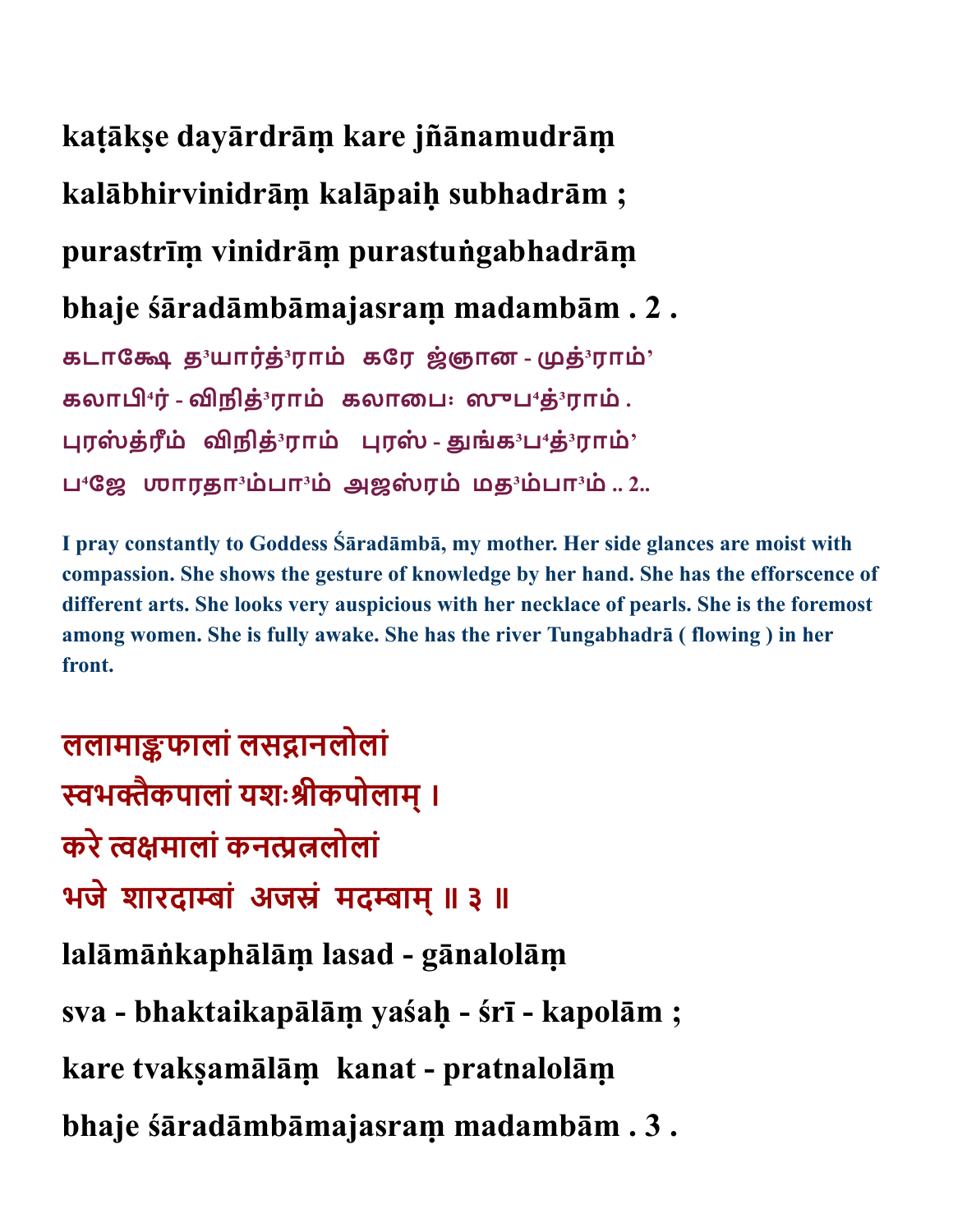```
லலாமாங்கபா²லாம்' லஸத்³ - கா³னேலாலாம்'
ஸ் வ - ப⁴க்ைதகபாலாம் யஶ꞉ கேபாலாம் .
கேர த்வமாலாம் கனத்- ப்ரத்னேலாலாம்
\mathbf{L}^4ஜே ஶாரதா^3ம்பா^3ம் அஜஸ்ரம் மத^3ம்பா^3ம் .. 3..
```
**I worship constantly Goddess Śāradāmbā, my mother. She has an ornament adorning Her forehead. She is fond of excellent music. She is the One (Goddess) who protects Her devotees. She has cheeks known for her beauty. She holds akshara maala in Her hand. She is the embodiment of radiant and ancient speech.**

**सुसीमवेणी ंशा िनिजतैणीं रमीरवाणी ंनमपाणीम् । सुधामराां मुदा िचवेणीं भजे शारदाां अजं मदाम् ॥ ४ ॥ susīmantaveṇīṃ dṛśā nir - jitaiṇīṃ ramatkīravāṇīṃ namadvajrapāṇīm ; sudhāmantharāsyāṃ mudā cintyaveṇīṃ bhaje śāradāmbāmajasraṃ madambām . 4 ஸமந்தேவணமீ ் த்³'ஶா நிர் ைதணமீ ்' ரமத்ரவாணமீ ் நமத்³ - வஜ்ரபாணமீ ் . ஸதா⁴மந்த²ராஸ் யாம் தா³ ந்த்யேவணமீ ்' ப⁴ேஜ ஶாரதா³ம்பா³ம் அஜஸ் ரம் மத³ம்பா³ம் .. 4..**

**I joyously pray to that (Goddess), my mother incessantly. She is having a well-parted , braid of hair. She has excelled the female black deer by Her looks. She has the voice of the sportive parrot. Her hand is holding vajram ( thunderbolt} in a slanting posture, Her is face is the abode of nectar. She has an incomprehensible flow of speech.**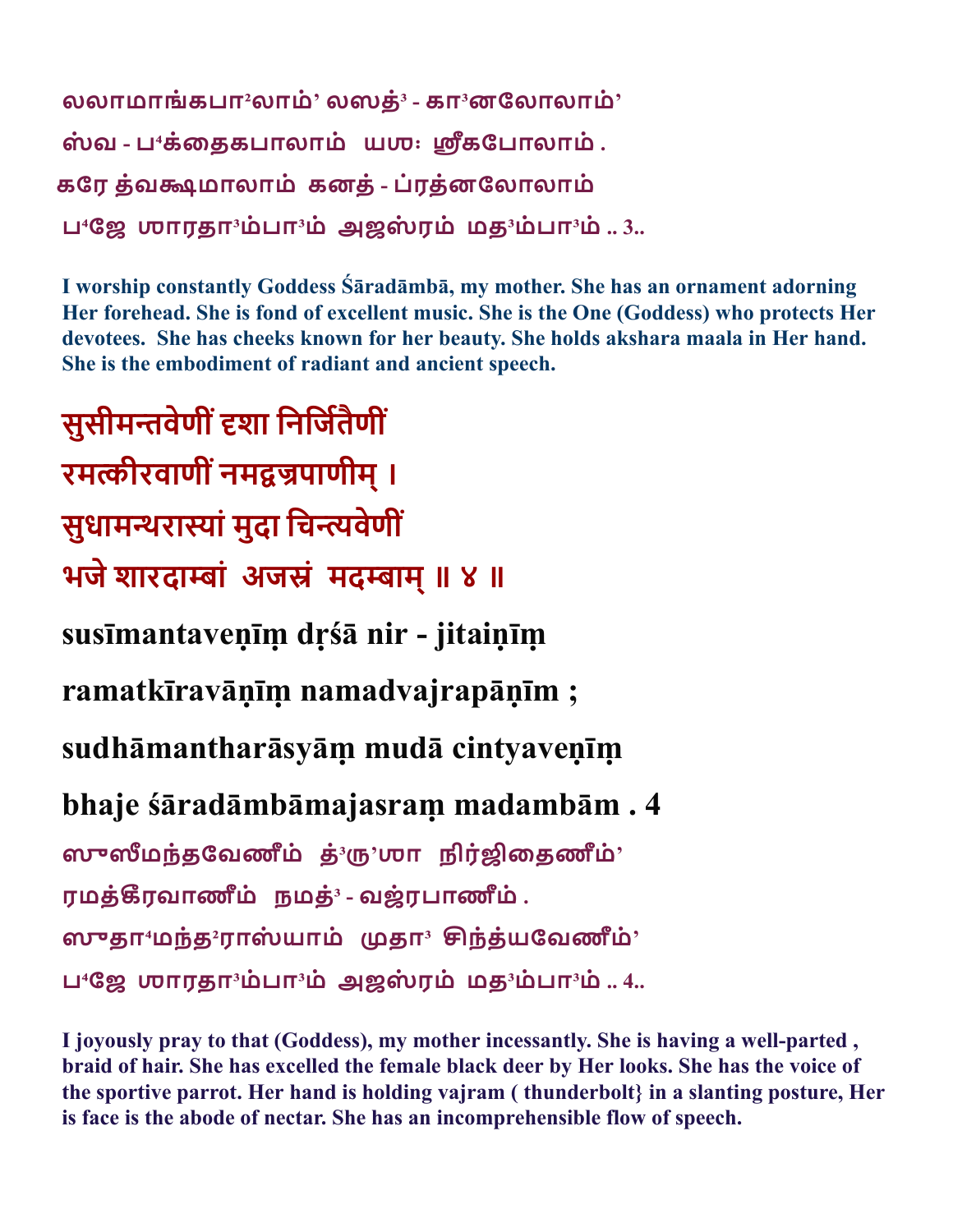**सुशाां सुदेहां गे कचाां लसताीमनामिचाम् । ृतां तापसै ः सगपूवथतां तां भजे शारदाां अजं मदाम् ॥ ५ ॥ suśāntāṃ sudehāṃ dṛgante kacāntāṃ Lasat - sallatāṅgīm - anantām - acintyām ; smṛtāṃ tāpasaiḥ sarga - pūrvasthitāṃ tāṃ bhaje śāradāmbām pajasraṃ madambām . 5 . ஸஶாந்தாம் ஸேத³ஹாம்' த்³'க³ந்ேத கசாந்தாம்' லஸத்ஸல்லதாங்³ம் அனந்தாமந்த்யாம் . ஸ் ம்'தாம் தாபைஸ: ஸரக் ³ - ரவ் ஸ் ²தாம் தாம்'**  $L$ <sup>4</sup> தே மாரதா்ம்பா்ம் அஜஸ்ரம் மத்்ம்பா்ம் .. 5..

**I always worship that {Goddess} Śāradāmbā, my mother. She is extremely calm. She possesses an excellent body. Her locks of hair touch the corner of Her eyes. She is shining with Her creeper-like body. She is infinite. She is beyond the purview of thought. She was formerly in the company of ascetics who constantly remembered Her.**

**कुरे तुरे मृगेे खगेे मराले मदेभे महोेऽिधढाम् । महां नवां सदा सामपां भजे शारदाां अजं मदाम् ॥ ६ ॥**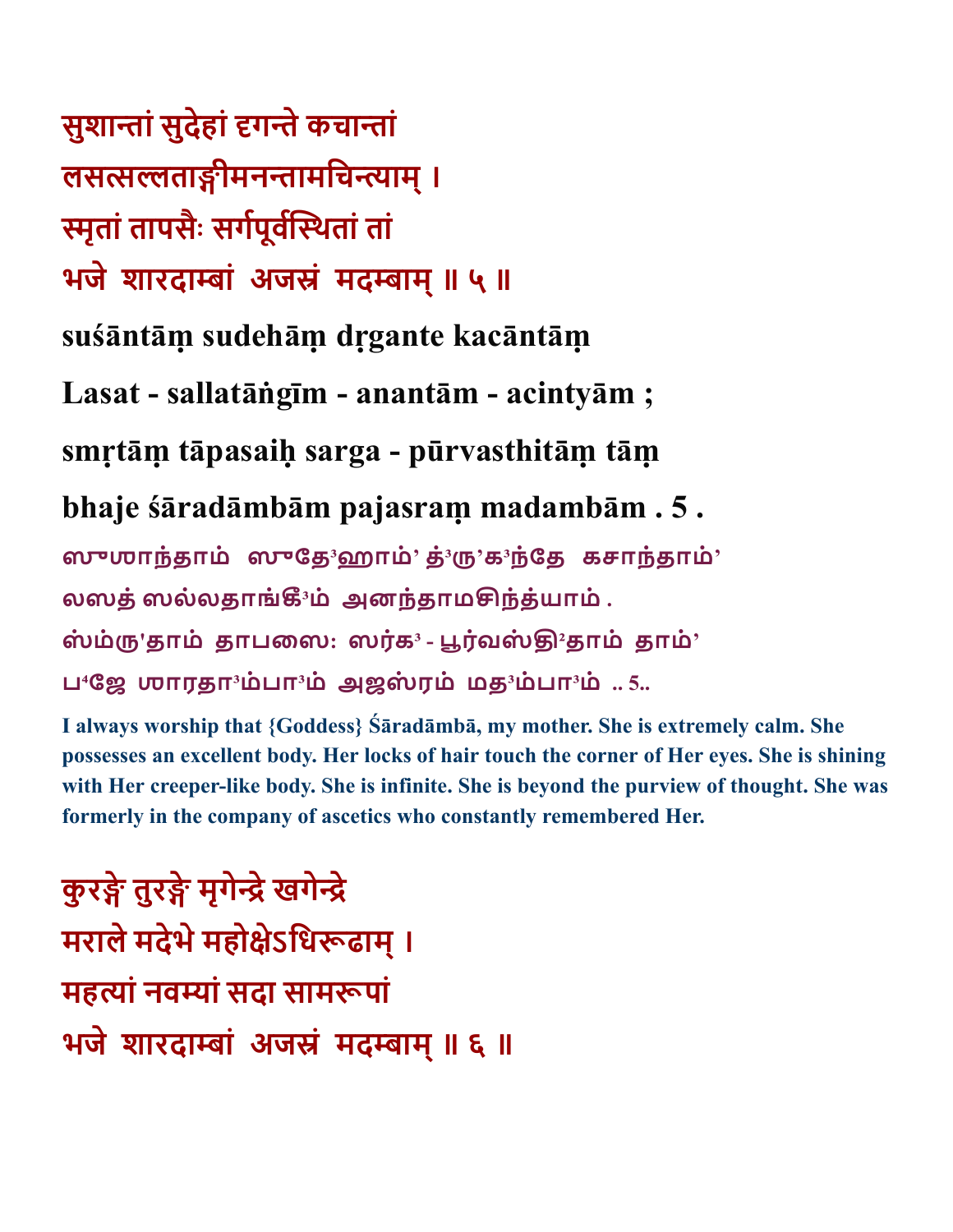**kuraṅge turaṅge mṛgendre khagendre** 

**marāle madebhe mahokṣe'dhirūḍhām ;** 

**mahatyāṃ navamyāṃ sadā sāmarūpāṃ** 

**bhaje śāradāmbām - ajasraṃ madambām . 6 .** 

**ரங்ேக³ ரங்ேக³ ம்'ேக³ந்த்³ேர க²ேக³ந்த்³ேர மராேல மேத³ேப⁴ மேஹாே(அ)⁴டா⁴ம் . மஹத்யாம் நவம்யாம் ஸதா³ ஸாமபாம்' ப⁴ேஜ ஶாரதா³ம்பா³ம் அஜஸ் ரம் மத³ம்பா³ம் .. 6..**

**I worship that {Goddess} Śāradāmbā, my mother incessantly/. She rides the deer, horse, the lion, Garuda, the goose, the rutting elephant and the mightly bull on the great navami day. She is always of the form of the Sāmā veda and aof a benevolent disposition.**

**ला - विं जगोहनाीं भजानसाोजसुाभृीम् । िनजोसीतनृभाीं भजे शारदाां अजं मदाम् ॥ ७ ॥ jvalat - kānti - vanhiṃ jagan - mohanāṅgīṃ bhajan- mānasāmbhoja - subhrānta - bhṛṅgīm ; nija - stotra - saṅgīta - nṛtya - prabhāṅgīṃ bhaje śāradāmbām - ajasraṃ madambām . 7** .